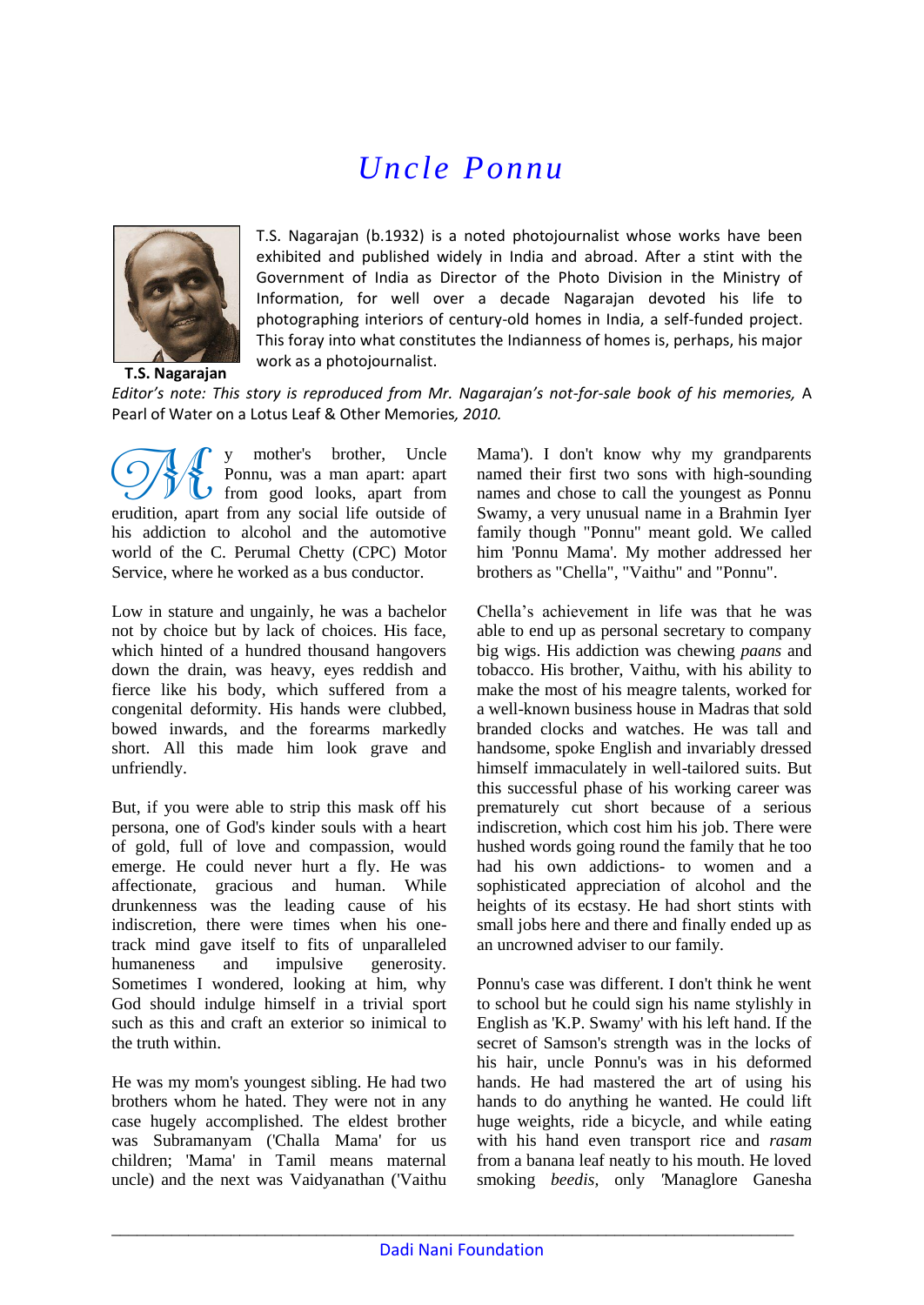Beedis'. He was a good cook too. On some days,

when he didn't attend office, he would cut potatoes and onions briskly and fry *bajjis* in the afternoon for all the children. There was nothing he couldn't do except, of course, order his hands not to touch liquor.

The CPC Service had its office in downtown Mysore, next to a popular cinema house called "Krishna Talkies", a stone's throw from the city's Clock Tower. The company had a fleet of passenger buses with which it connected most of the important towns in the State with Mysore city. Ponnu Swamy had found the job of a conductor with the company after his father's death and his mother (my grandmother) had decided to leave Mysore to stay with her daughter (my mother) and her family elsewhere in the State.

My father, who was a doctor in the Mysore Medical Service, was often posted to hospitals in remote areas in the initial years of his career. During this time, Ponnu stayed in a hotel room not far from his office and ate his meals in Udupi Krishna Bhawan, a well-known eating jaunt near the clock tower. Perhaps, it was during these years, when he stayed away from the family, he took to the bottle. It was a routine thing do for most CPC drivers and conductors to help themselves to a drink or two after they returned from their tiresome bus trips and then go home.

During the years when the family was away from Mysore, Ponnu Mama, made it a point to visit us, wherever we were, especially in the festival season. Every Diwali he would arrive with bags full of crackers, fruits and vegetables and packets of sweets and titbits for us. We looked forward eagerly to his visits because of the goodies that came with him. But, things became easier when once my father was posted back to Mysore to serve in a city hospital. The family found a rented home. We got admission in schools and colleges. Ponnu Mama left his hotel room and came home to stay with us.

It was during this period, I was able to look at uncle Ponnu and his life closely. Since he was among the senior conductors, the company wanted him to go on bus trips to remote places, which required a night's stay at the destination and return the following day. Hence Ponnu

Mama came home on alternate days and spent the night with us.

On the days his bus was expected back in Mysore in the evenings, my mother would assign one or two of us to meet him at the bus stand near the CPC office to receive all that he would bring for the home like vegetables, coconuts, rice and sometimes even bundles of firewood. He would buy them at low prices in the villages and small towns on the way. This gesture by the brother was well appreciated by my mother since it meant a big support in kind to run the large family that required more money than what father brought as his salary or pension. We, on our part, were very keen on taking on this assignment because it meant for us a grand treat at Krishna Bhawan in the evening.

My elder brother Jagga and I would reach the bus stand well ahead of time and wait sitting on the steps of Krishna Talkies for the bus to arrive. The moment the bus came in, uncle Ponnu, dressed in khaki trousers and half-arm shirt and sporting a stylish pair of sunglasses, would get off, run to the back of the bus and briskly climb up to the top. He would then throw down baskets and gunny bags containing all that he would have brought for home. The cleaner boy, his obedient assistant, would catch them deftly and group them in a corner. Uncle Ponnu would then get down, look at us grumpily and gesture towards us to wait. He would then walk into the office with his leather bag full of cash and ticket books to submit accounts and hand over the cash to the accountant.

Let me digress here a little to explain a stratagem. Every time, uncle Ponnu came home after a trip, his side pockets would jingle with cash. Where would the money come from? From what are called "cut passengers" (short distance travellers, mostly villagers) from whom the bus fare would be promptly collected but no tickets would be issued. This money, which would amount to a few hundred rupees on every trip, would remain unaccounted and go straight into the conductor's pocket. Uncle Ponnu was a master of this trickery. Invariably, he would never get caught by checking squads on the way organised secretly by the company. He had his own paid informers who would caution him in advance of any impending danger.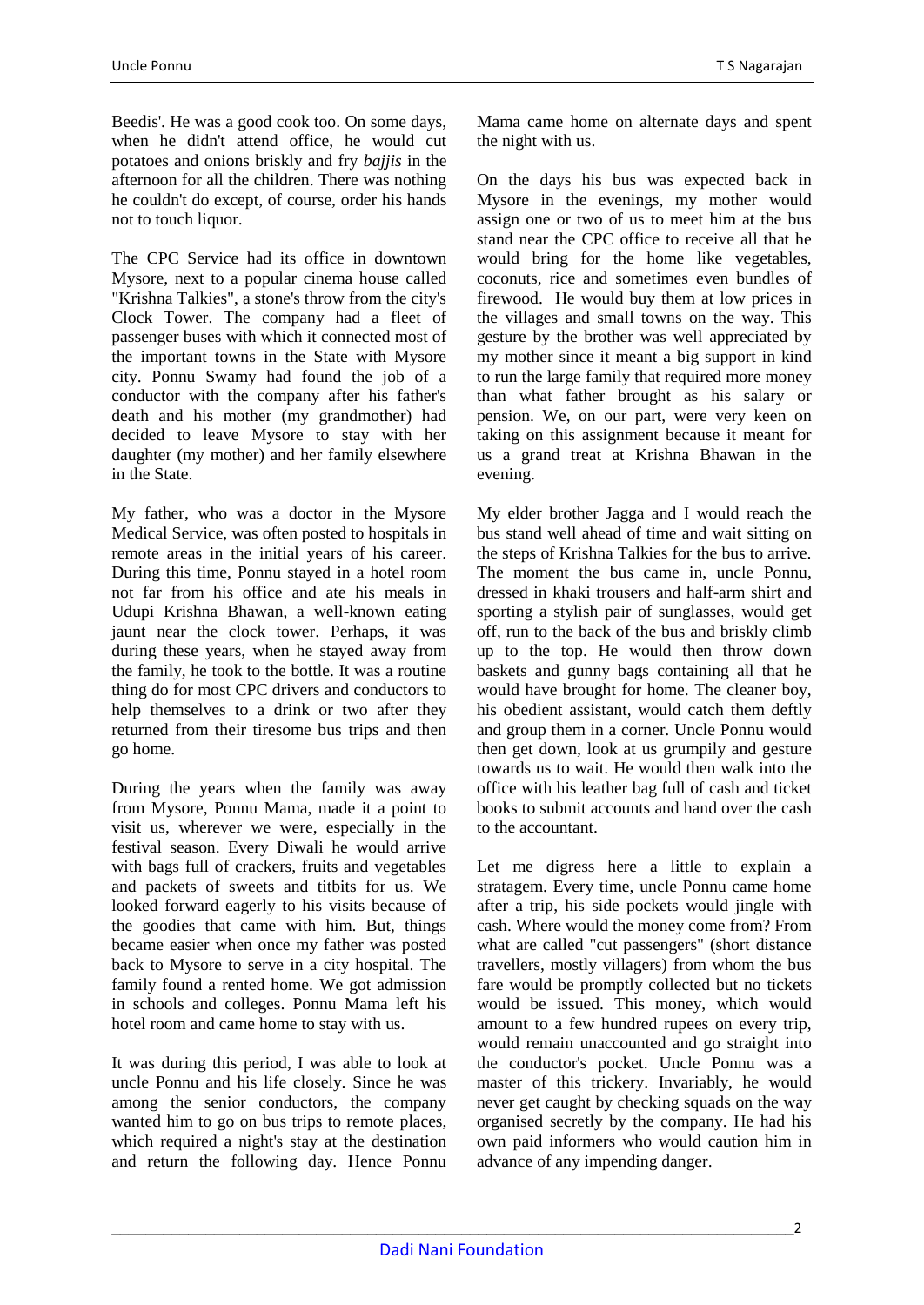There were also some days, very rare, when a sober uncle Ponnu would return home in the evening with a grumpy face; no cash in his pockets and, of course, no goodies too. They were the unlucky days when he would have been caught by the checking squad and suspended from duty. He would then stay back home on 'leave' and invariably spend the evenings sitting on the steps of Krishna Talkies, hoping to be called in by the boss and pardoned. After a few days of waiting, he would be called in, reprimanded and reinstated considering his long service and loyalty to the company.

It would take roughly an hour for Uncle Ponnu to complete the job of submitting accounts. He would then come out smiling and take us straight to Udupi Krishna Bhawan and treat us to a generous tiffin consisting of *Benne Masalas, Kesari Baths.* And what have you. As we came out of the hotel, he would whistle to summon a tonga (Mysore's famous carriage drawn by a single horse), get the baggage loaded and see us off. It was understood that he would follow after 'finishing work'.

Not before nine or ten in the night, long after the family dinner, a tonga would stop in front of the wicket gate from which a slightly unsteady and stenchy uncle Ponnu would get down. If my father were sitting in his chair in the hall, he would walk in quietly, have a bath and change clothes. My mother would then escort him into the kitchen and give his dinner. While eating, he would conduct a slurred conversation with the sister giving her details of things he would have brought. This was considered as routine and a normal homecoming of uncle Ponnu. No one, including my father, would say anything. Next morning, by the time all of us woke up, my mother would have seen him off for work after his morning coffee. But there were also days on which uncle Ponnu's return home in the night would cause a lot of embarrassment to everyone, especially to my mother.

I remember a winter night when someone knocked on the door. My father got up and switched on the front light, opened the door and looked out. A tonga stood at the gate. Two men were struggling to help a nearly passed-out uncle Ponnu to get down from it. They managed to bring him in and laid him flat on the floor in a corner of the hall where all the children were sleeping. They told my father that they had found him lying on the road, not far from the *tonga* stand near the clock tower and left without saying anything more. They were *tongawallas* who knew uncle Ponnu and in whose tongas he would have returned home many a time.

Uncle Ponnu's whining and blabbering woke up almost everyone. "Your brother", told my father curtly turning towards my mother and left the scene after ordering all of us to go back to sleep. Tapping her forehead, my grandmother uttered a curse: "I would rather see him in the grave than in this state." Her son's inebriation frightened her. Whenever her brother was drunk and brought home in a hapless state by strangers, my mother's position in the family suffered. She had no words to defend herself against my father's fury.

When everyone had left the scene, my mother gestured to me and my brother for help to haul up her brother and shift him into a room. As we moved him, he kept talking to his sister; most of what he said made no sense. His speech was slurred and he kept coming up a little too close to me as though he was attempting to tell me a secret that he wanted to share with no one else. I found that very uncomfortable and continually backed-up. We managed to put him on a bed, switched off the light, closed the door and retired. For a long time thereafter, until I went to sleep, I could hear the hissing and huffing of uncle Ponnu's snore from the room.

Uncle Ponnu and his unique relationship with alcohol continued for the rest of his life. My Mother tried hard to get him to stop drinking, but that was a hopeless effort. In fact, all of us wanted to help him to get rid of alcohol but we couldn't because he wouldn't listen to any of us. Years passed and he lost his personality. The more he drank the sicker he got. It became impossible for him to continue with the job at the bus company. He had to remain at home totally depending on my mother for everything he needed. One day he suffered a stroke and became a cripple.

When I came home from Delhi on leave, I was appalled to find uncle Ponnu in a miserable condition. He couldn't stand up and walk, only crawl on the ground. He couldn't speak, only blabber. His hands had lost their power. He had to be spoon-fed. His body had shrunk beyond recognition. He looked like a wounded bird that